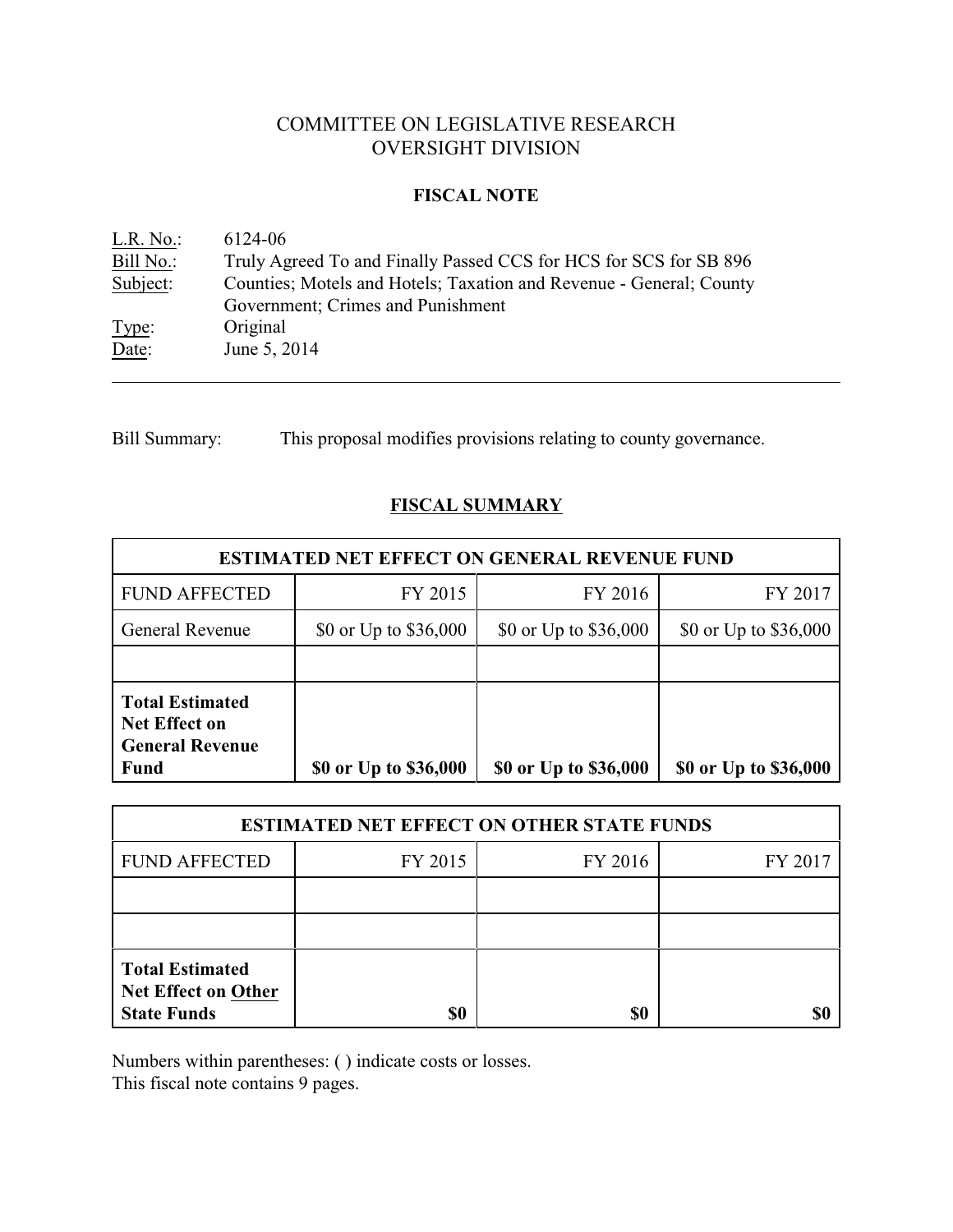L.R. No. 6124-06 Bill No. Truly Agreed To and Finally Passed CCS for HCS for SCS for SB 896 Page 2 of 9 June 5, 2014

| <b>ESTIMATED NET EFFECT ON FEDERAL FUNDS</b> |         |         |         |  |
|----------------------------------------------|---------|---------|---------|--|
| <b>FUND AFFECTED</b>                         | FY 2015 | FY 2016 | FY 2017 |  |
|                                              |         |         |         |  |
|                                              |         |         |         |  |
| <b>Total Estimated</b><br>Net Effect on All  |         |         |         |  |
| <b>Federal Funds</b>                         | \$0     | \$0     |         |  |

| <b>ESTIMATED NET EFFECT ON FULL TIME EQUIVALENT (FTE)</b>    |         |         |         |  |
|--------------------------------------------------------------|---------|---------|---------|--|
| <b>FUND AFFECTED</b>                                         | FY 2015 | FY 2016 | FY 2017 |  |
|                                                              |         |         |         |  |
|                                                              |         |         |         |  |
| <b>Total Estimated</b><br><b>Net Effect on</b><br><b>FTE</b> |         |         |         |  |

 $\Box$  Estimated Total Net Effect on All funds expected to exceed \$100,000 savings or (cost).

 $\Box$  Estimated Net Effect on General Revenue Fund expected to exceed \$100,000 (cost).

| <b>ESTIMATED NET EFFECT ON LOCAL FUNDS</b> |                                    |                                    |                                    |  |
|--------------------------------------------|------------------------------------|------------------------------------|------------------------------------|--|
| <b>FUND AFFECTED</b>                       | FY 2015                            | FY 2016                            | FY 2017                            |  |
| <b>Local Government</b>                    | \$0 or Could Exceed<br>\$3,600,000 | \$0 or Could Exceed<br>\$3,600,000 | \$0 or Could Exceed<br>\$3,600,000 |  |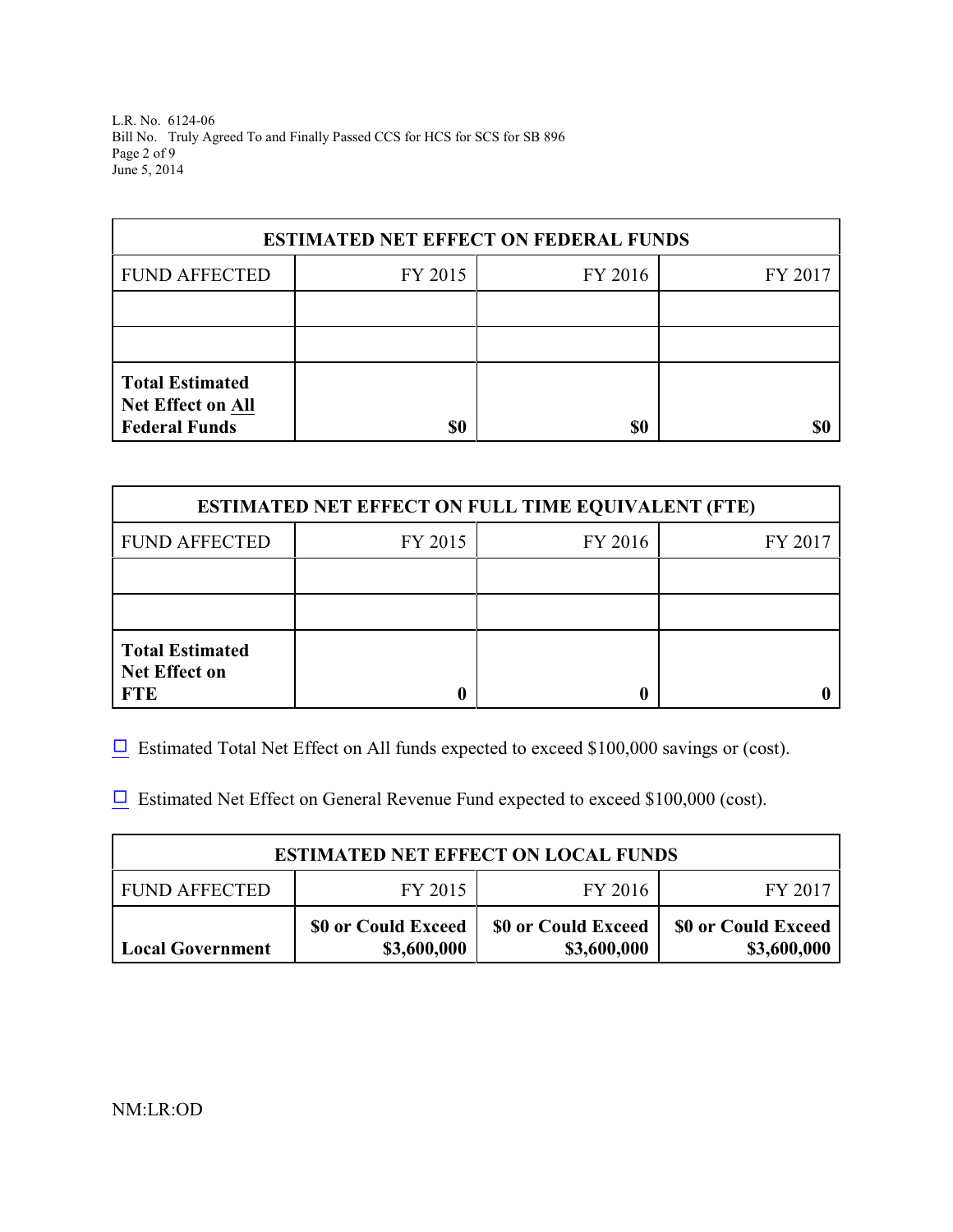L.R. No. 6124-06 Bill No. Truly Agreed To and Finally Passed CCS for HCS for SCS for SB 896 Page 3 of 9 June 5, 2014

## **FISCAL ANALYSIS**

### ASSUMPTION

### §49.272 - Buchanan County Counselor to impose fines for certain violations

§49.272 allows the County Commission in Buchanan County to impose by rules, regulations or ordinance a civil fine of up to \$1,000 for each violation of any county rule, regulation or ordinance. Oversight assumes the County Commission, if they adopted the provisions of this section, would realize income from the civil fines and would have cost from enforcement of the rules, regulation, or ordinances. For purposes of this fiscal note, **Oversight** assumes the net fiscal impact would be \$0. **Oversight** assumes income would cover the cost of enforcement and administration.

Officials at the **Department of Revenue** assume no fiscal impact from this proposal.

### Section 67.585, RSMo. - Clay County Recreation and Community Center

This provision would authorize a 0.5 percent sales tax in Clay county through the creation of a recreational and community center district to be used for new and existing community centers.

Officials from **Clay County** did not respond to our request for information on similar language in HB 2192 (LR 6017-03).

Officials from the **Office of Administration - Division of Budget and Planning (BAP)** assume this proposal would allow the Liberty School District to request voter approval for a 0.5-cent sales tax to fund the construction of a new community center. BAP officials noted the Department of Revenue (DOR) does not provide taxable sales data by school district, but stated most recent DOR report shows taxable sales for the City of Liberty were \$412.8 million in 2013. BAP officials estimated a 0.5-cent tax on those sales would generate \$2.1 million annually, but stated it is likely the boundaries of the school district differ from those of the City, and noted Total State Revenues would increase to the extent DOR retains a 1% collection fee on the additional sales tax revenues.

In response to a previous version, officials from the **University of Missouri - Economic and Policy Analysis Research Center (EPARC)** assumed similar language in HB 2192 (LR 6017- 03) would, if enacted, authorize a .5 percent sales tax in Clay County through the creation of a recreational and community center district to be used for new and existing community centers. This 0.5 percent sales tax could not be imposed unless it is approved by Clay County voters.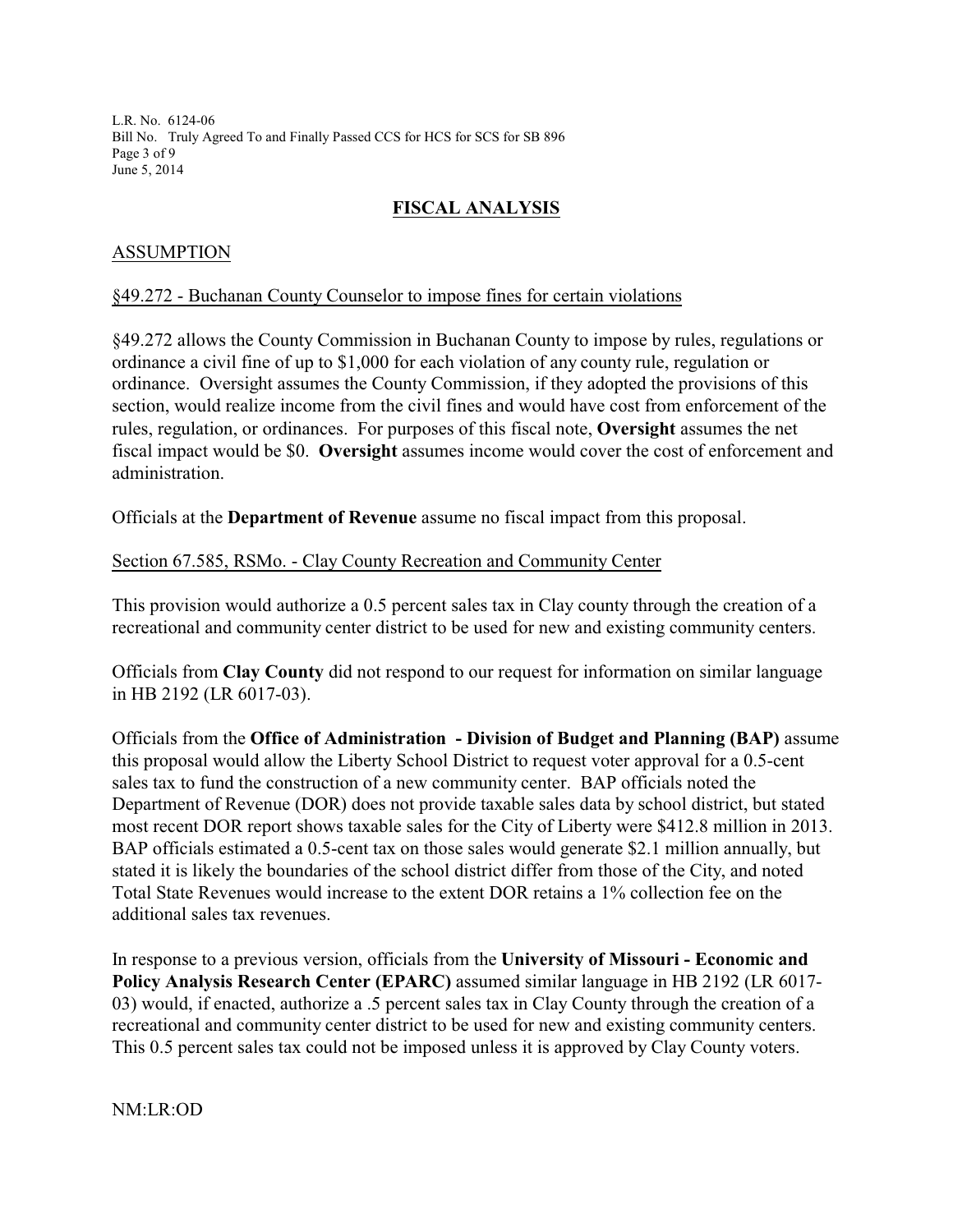L.R. No. 6124-06 Bill No. Truly Agreed To and Finally Passed CCS for HCS for SCS for SB 896 Page 4 of 9 June 5, 2014

#### ASSUMPTION (continued)

Since the 0.5 percent sales could not be imposed until it is approved by the voters of Clay County, the initial enactment of this bill would have no impact. However, if Clay County voters approve the sales tax it is anticipated that it would generate the same amount of revenue as their current county sales tax which is also imposed at a rate of 0.5 percent. EPARC officials stated their records indicate the Clay County sales tax, imposed at 0.5 percent, generated an average of \$14,525,039.78 in collections over the last three years. EPARC officials assumed the sales tax authorized in this bill would generate identical collections if approved by Clay County voters.

If the voters in the Clay County School District approve this proposed sales tax, the State of Missouri would retain 1% of revenues as a collection fee. Therefore, if the sales tax is approved by Clay County voters, the estimated impact on state revenues would be an increase of \$145,250 from the 1% collection fee.

Officials from the **Department of Revenue (DOR)** assume this section allows Clay County through creation of a recreational and community center district in an area of a specific school district to impose a local sales tax. The Department's systems require updates if a new rate is imposed and notification would need to be sent. The estimated cost would be \$9,173 for 336 hours of programming to make changes to DOR systems.

**Oversight** assumes OA - ITSD (DOR) is provided with core funding to handle a certain amount of activity each year. Oversight assumes OA - ITSD (DOR) could absorb the costs related to this proposal. If multiple bills pass which require additional staffing and duties at substantial costs, OA - ITSD (DOR) could request funding through the appropriation process.

DOR officials did not include an estimate of administrative cost to implement this proposal, and **Oversight** assumes any administrative cost would be minimal and could be absorbed with existing resources.

Officials at the **City of Kansas City** may incur some costs associated with holding an election on the question of approving the recreation and community center sales tax. The amount of the election costs cannot be estimated at this time and may be reimbursed to the cities upon implementation of the tax.

**Oversight** notes this proposal would allow a sales tax to be levied at no more than 0.5%, and assumes this proposal would limit the sales tax to the area included in the school district boundaries and not the full county. Therefore, Oversight is not able to determine what the actual tax rate would be if enacted by Clay County and approved by the voters in the school district or how much sales tax would be collected within the school district boundaries.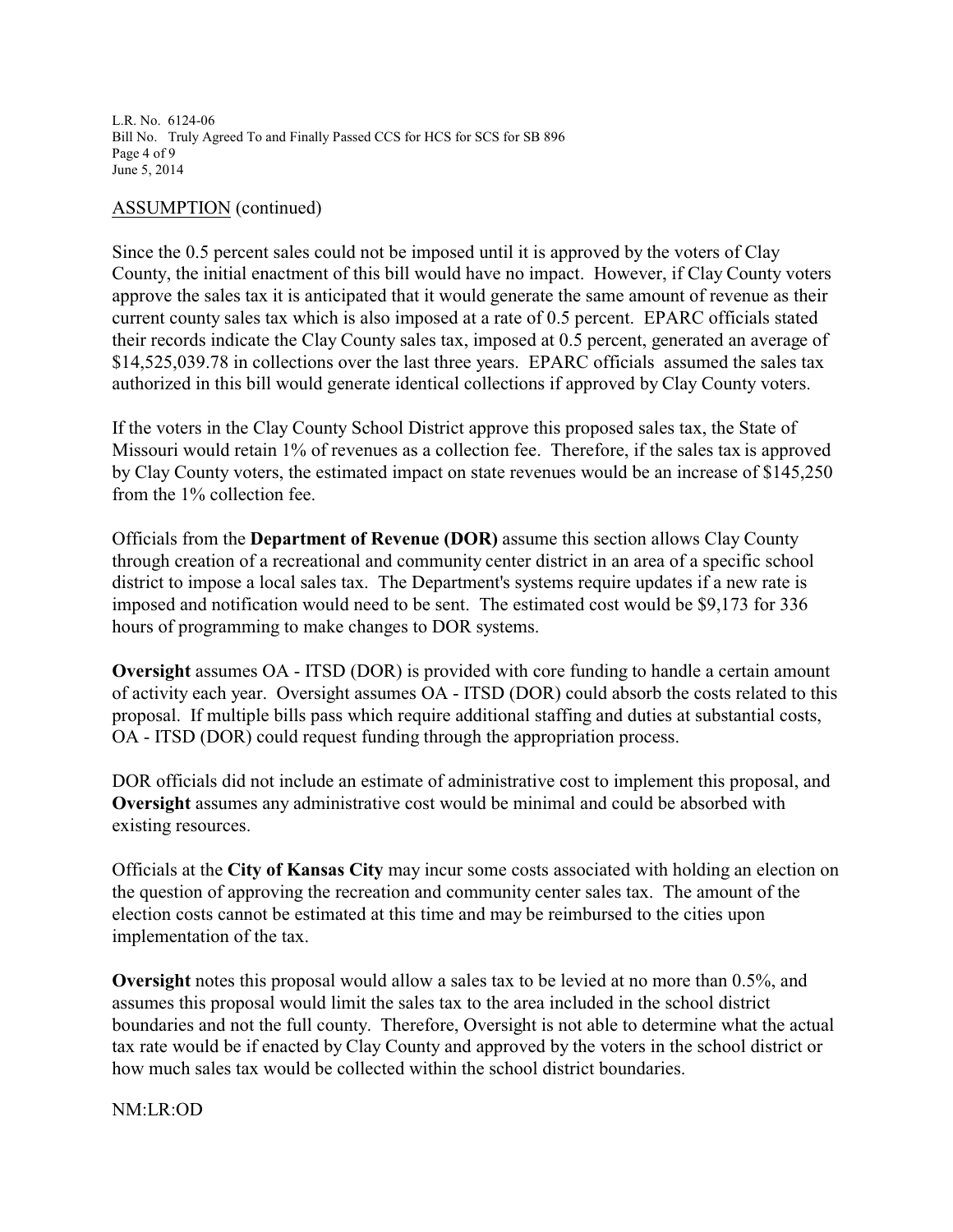L.R. No. 6124-06 Bill No. Truly Agreed To and Finally Passed CCS for HCS for SCS for SB 896 Page 5 of 9 June 5, 2014

#### ASSUMPTION (continued)

Therefore, **Oversight** will show the impact as \$0 (sales tax not implemented) or up to the estimate provided by BAP. If the sales tax is enacted, the Department of Revenue would receive a 1% collection fee. Oversight will show the impact to General Revenue of \$0 (sales tax not implemented) up to the estimate provided by BAP.

### §§67.587 and 67.1367 - Transient guest taxes in Perry County and sales tax in New Madrid County

Officials at the **Office of Administration's Division of Budget and Planning** assume this proposal provides the option for voters in New Madrid County to approve a 0.5 cent sales tax for transportation. Taxable sales for New Madrid County were \$292.4 million in 2013, so this tax might generate \$1.5 million in sales tax. General and total state revenues will increase to the extent the DOR retains a 1% collection fee.

Officials at the **Department of Economic Development's Division of Tourism**, the **State Tax Commission** and the **Department of Revenue** each assume no fiscal impact to their respective agencies from this proposal.

In response to a previous version, officials at the **City of Perryville** assumed no fiscal impact from this proposal.

Officials at **Perry County** and **New Madrid County** did not respond to Oversight's request for fiscal impact.

**Oversight** notes that the New Madrid County sales tax rate is 1.25% (source: Department of Revenue Local Sales Tax Rate Chart). The Department of Revenue distributed \$2,831,727 for FY 2013 (source: Missouri Department of Revenue Financial and Statistical Report: Fiscal Year ended June 30, 2013). A .5% tax would yield about \$1,150,000. Using the numbers provided by the Office of Administration's Division of Budget and Planning, Oversight will show the impact as \$0 (sales tax not implemented) or up to \$1,500,000. Oversight will show the impact to General Revenue of \$0 or up to \$15,000.

### Repeal of §§1-21 and §§1-10 relating to Randolph County

Officials at the **Office of the State Courts Administrator** assume this portion of the proposed legislation modifies provisions relating to Randolph County. There may be some impact but there is no way to quantify that currently. Any significant changes will be reflected in future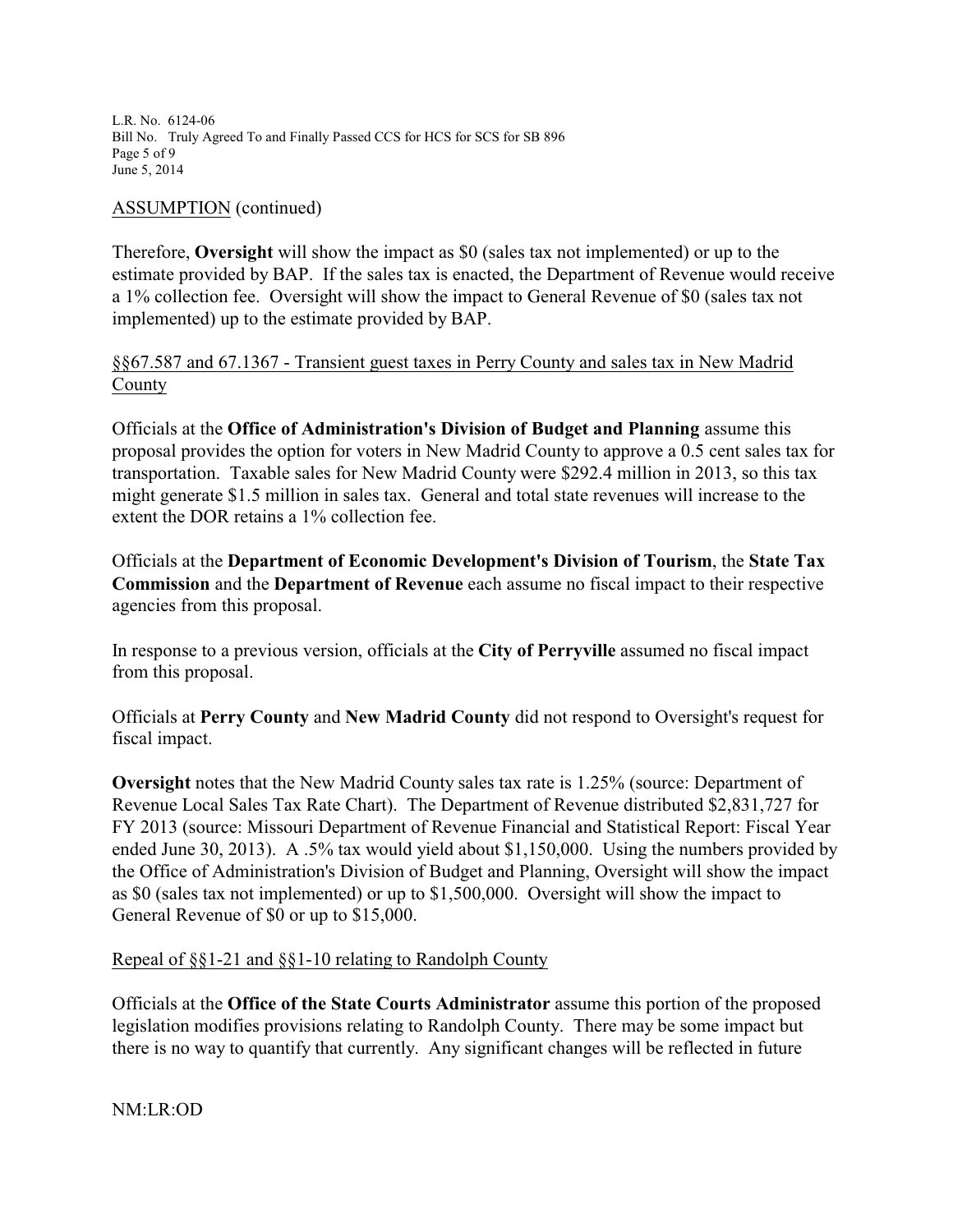L.R. No. 6124-06 Bill No. Truly Agreed To and Finally Passed CCS for HCS for SCS for SB 896 Page 6 of 9 June 5, 2014

#### ASSUMPTION (continued)

budget requests.

#### Legislation as a whole

In response to a previous version, officials from the **Office of the Secretary of State (SOS)** assumed many bills considered by the General Assembly include provisions allowing or requiring agencies to submit rules and regulations to implement the act. The SOS is provided with core funding to handle a certain amount of normal activity resulting from each year's legislative session. The fiscal impact for this fiscal note to the SOS for Administrative Rules is less than \$2,500. The SOS recognizes that this is a small amount and does not expect that additional funding would be required to meet these costs. However, the SOS also recognizes that many such bills may be passed by the General Assembly in a given year and that collectively the costs may be in excess of what the office can sustain with the core budget. Therefore, the SOS reserves the right to request funding for the cost of supporting administrative rules requirements should the need arise based on a review of the finally approved bills signed by the governor.

**Oversight** assumes the SOS could absorb the costs of printing and distributing regulations related to this proposal. If multiple bills pass which require the printing and distribution of regulations at substantial costs, the SOS could request funding through the appropriation process.

Officials at the **Department of Elementary and Secondary Education** assume no fiscal impact from this proposal.

Officials at the **Jackson County Board of Election Commission**, the **Special School District of St. Louis County**, **St. Francois County**, the **St. Louis County Board of Election Commission**, **Platte County**, the **Mississippi County Recorder of Deeds** and **St. Louis County** each assume no fiscal impact to their respective organizations from this proposal.

In response to a previous version, officials at the **City of Columbia** assumed no fiscal impact from this proposal.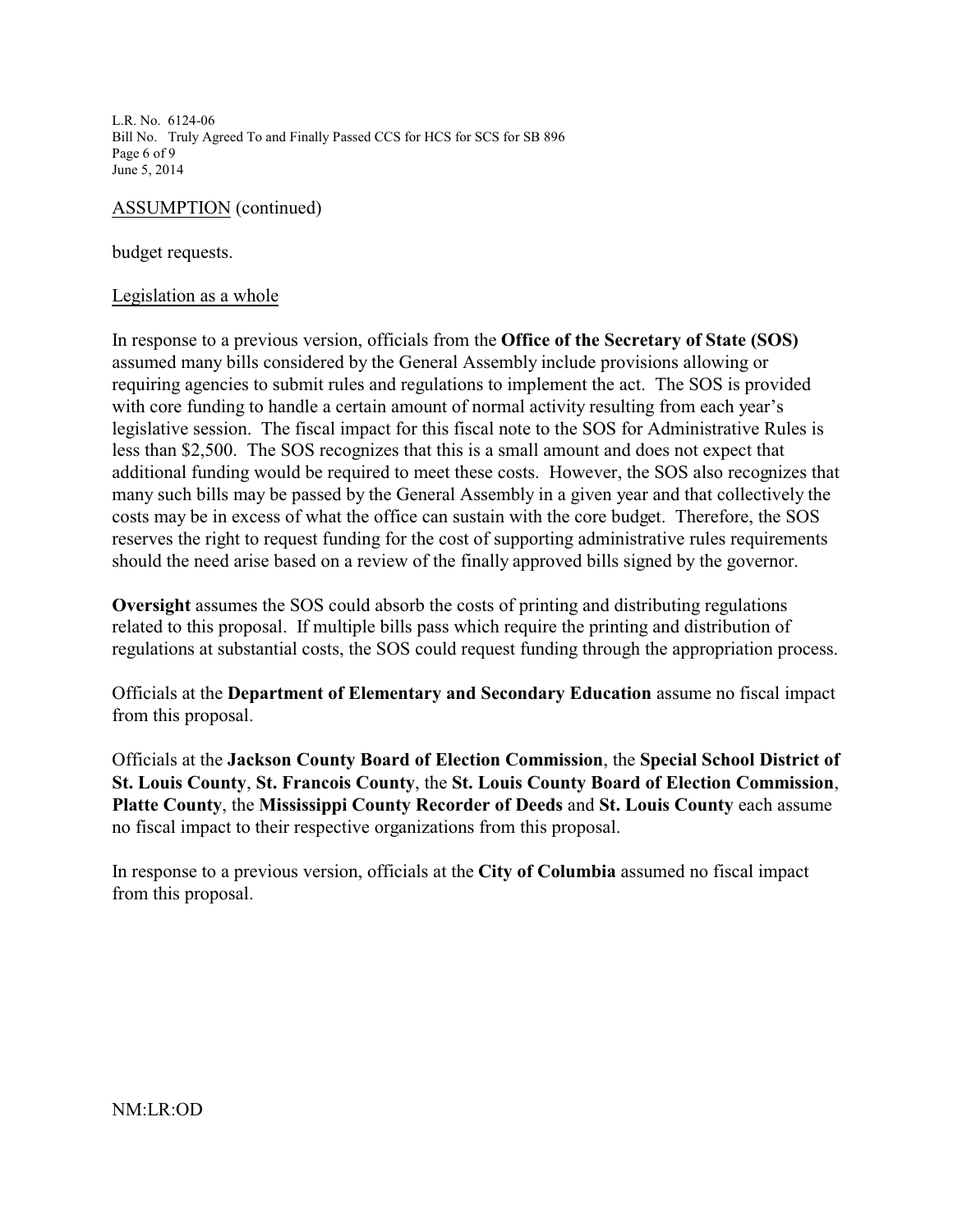L.R. No. 6124-06 Bill No. Truly Agreed To and Finally Passed CCS for HCS for SCS for SB 896 Page 7 of 9 June 5, 2014

| FISCAL IMPACT - State Government                                                                                  | FY 2015<br>$(10 \text{ Mo.})$   | FY 2016                         | FY 2017                     |
|-------------------------------------------------------------------------------------------------------------------|---------------------------------|---------------------------------|-----------------------------|
| <b>GENERAL REVENUE FUND</b>                                                                                       |                                 |                                 |                             |
| Revenue - Department of Revenue - 1%<br>collection fee $(\S67.585)$ for Clay County<br>sales tax                  | \$0 or Up to<br>\$21,000        | \$0 or Up to<br>\$21,000        | \$0 or Up to<br>\$21,000    |
| Revenue - Department of Revenue - 1%<br>collection fee (§67.587) for New Madrid<br>Sales Tax                      | \$0 or Up to<br>\$15,000        | \$0 or Up to<br>\$15,000        | \$0 or Up to<br>\$15,000    |
| <b>ESTIMATED NET EFFECT ON</b><br><b>GENERAL REVENUE FUND</b>                                                     | \$0 or Up to<br><b>\$36,000</b> | \$0 or Up to<br><b>\$36,000</b> | \$0 or Up to<br>\$36,000    |
| FISCAL IMPACT - Local Government                                                                                  | FY 2015<br>$(10 \text{ Mo.})$   | FY 2016                         | FY 2017                     |
| <b>LOCAL POLITICAL SUBDIVISIONS</b>                                                                               |                                 |                                 |                             |
| Income - Buchanan County - from civil<br>fines $(\S 49.272)$                                                      | \$0 or Unknown                  | \$0 or Unknown                  | \$0 or Unknown              |
| Costs - Buchanan County - enforcement<br>and administration of violations of county<br>ordinances, etc. (§49.272) | \$0 or<br>(Unknown)             | \$0 or<br>(Unknown)             | \$0 or<br>(Unknown)         |
| Revenue - Perry County - transient guest<br>$\text{tax}(67.1367)$                                                 | \$0 or Unknown                  | \$0 or Unknown                  | \$0 or Unknown              |
| Revenue - New Madrid County - sales<br>and use tax rate $.5\%$ (67.587)                                           | \$0 or Up to<br>\$1,500,000     | \$0 or Up to<br>\$1,500,000     | \$0 or Up to<br>\$1,500,000 |

\$0 or Up to \$2,100,000

**\$0 or Could Exceed \$3,600,000** \$0 or Up to \$2,100,000

**\$0 or Could Exceed \$3,600,000** \$0 or Up to \$2,100,000

**\$0 or Could Exceed \$3,600,000**

Revenue - Clay County - recreation center sales and use tax rate .5% (§67.585)

**ESTIMATED NET EFFECT ON LOCAL POLITICAL SUBDIVISIONS**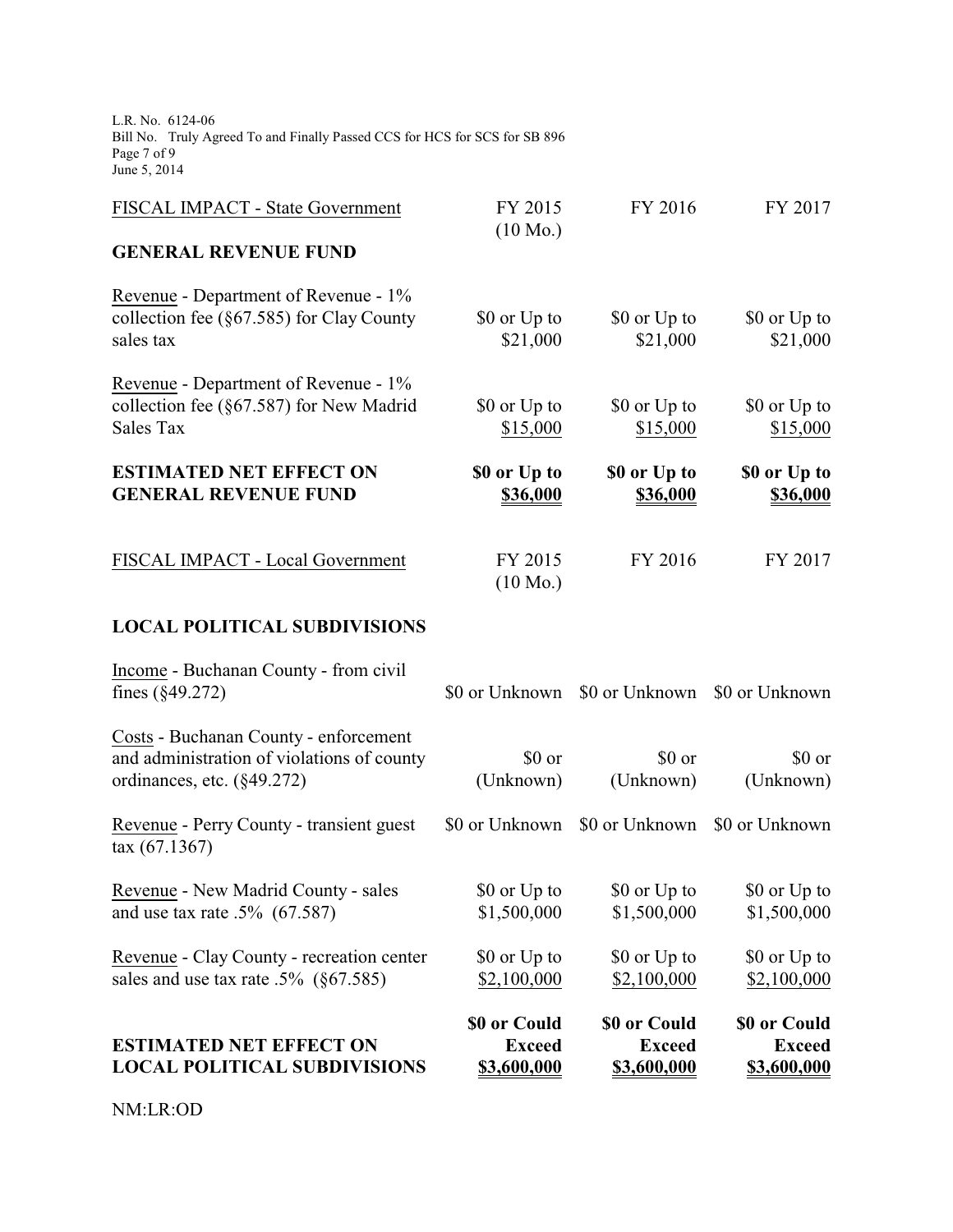L.R. No. 6124-06 Bill No. Truly Agreed To and Finally Passed CCS for HCS for SCS for SB 896 Page 8 of 9 June 5, 2014

#### FISCAL IMPACT - Small Business

No direct fiscal impact to small businesses would be expected as a result of this proposal.

#### FISCAL DESCRIPTION

§49.272 - adds Buchanan County to the list of counties authorized to impose, by rule, regulation, or ordinance a civil fine of up to \$1,000 for each violation of any county rule, regulation, or ordinance.

§67.585 - would authorize, upon voter approval, the creation of a Recreational and Community Center District that includes only the area encompassed by the Liberty School District, and a sales tax not to exceed .5% on all retail sales made within the recreational and community center district for funding the construction, maintenance, operation, and purchase of equipment for community centers and other purposes of recreation and wellness as determined by the board.

§67.587 - authorizes New Madrid County to impose a sales tax of up to 1/2% to fund transportation infrastructure improvements. The tax must be approved by a vote of the county residents before it may take effect. The county must submit the question of repeal of the tax to the voters at least every four years.

§67.1367 - authorizes Perry County to impose a transient guest tax of up to 6% per room per night. The tax must be approved by the voters of the county before becoming effective. Proceeds from the tax may only be used for the promotion of tourism.

UNREVISED SESSION LAWS RELATING TO RANDOLPH COUNTY - repeals various provisions relating to Randolph County in the session laws of 1885. The session laws being repealed are: Sections 1 to 21 on pages 116 to 120, Sections 1 to 11 on pages 131 to 133, and Sections 1 to 10 on pages 134 to 135

This legislation is not federally mandated, would not duplicate any other program and would not require additional capital improvements or rental space.